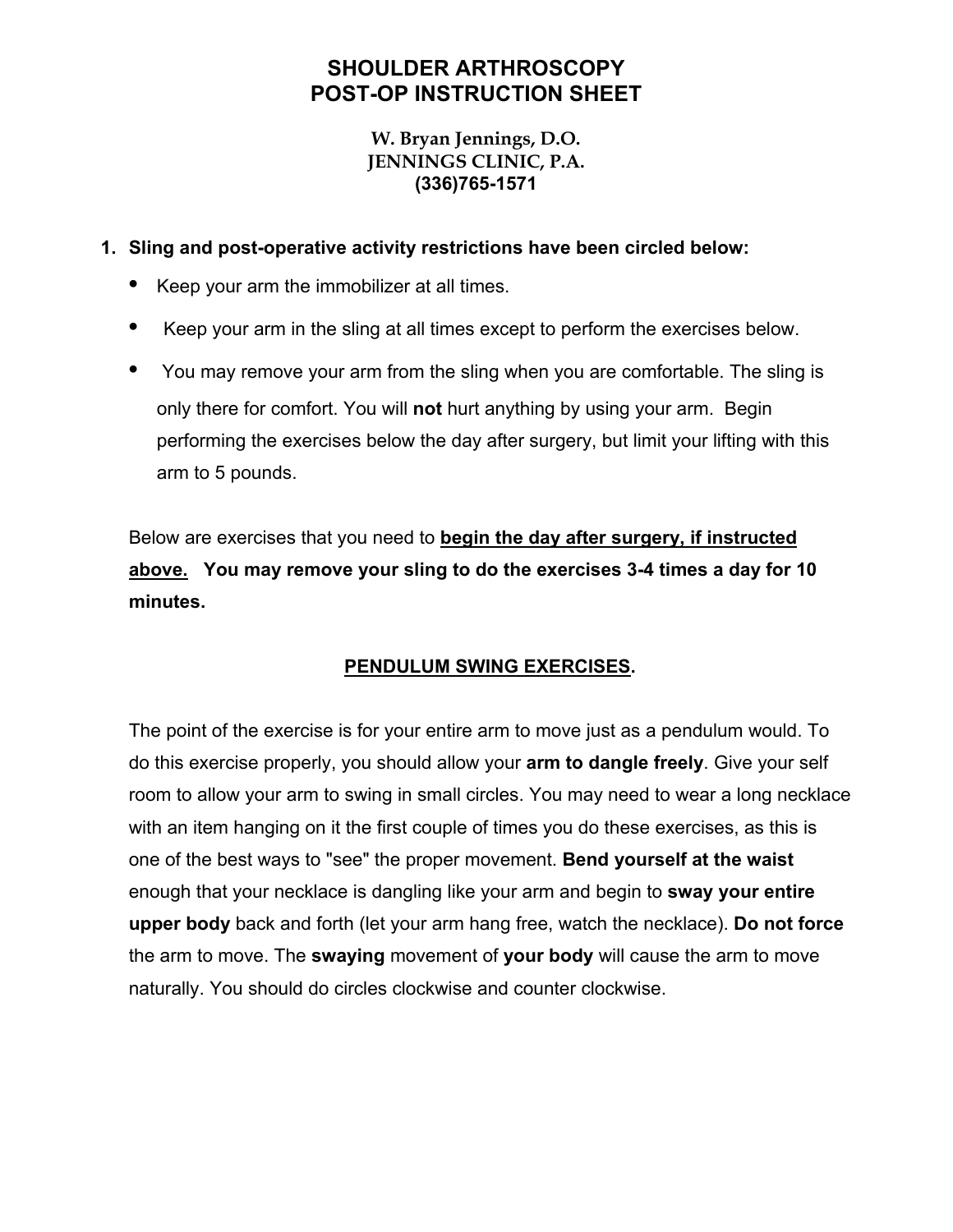



- **2. Pain control is important!** You should not wait until your pain is unbearable before taking your pain medications. Your shoulder will be injected with medications during the surgery in order to help with pain relief. These medications typically wear off 4-6 hours after surgery and will be associated with **increasing pain** at that time. **This is normal**.
- **3.** All patients will receive a prescription for pain medication in the office at their preoperative visit. Pain medicine should be taken only as directed in order to help control your pain. Occasionally pain medicines may cause nausea if taken on an empty stomach. You can help prevent nausea by making sure you eat when you take your pain medication and that you are able to sit or lay down should you begin to feel lightheaded. In the first few days after surgery, you can **expect** some of the **side effects** such as drowsiness, lightheadedness, and nausea resulting from the pain medication. **You need to be as comfortable as possible, but also understand that no amount of pain medication, ice, and rest will completely remove the pain after surgery.**
- **4.** If you are not allergic to Ibuprofen (Motrin, Advil, Aleve, Naprosyn, etc.), you may supplement your pain medication with one of the above anti inflammatories to further facilitate pain relief and to help reduce inflammation. Because the pain prescription you were given contains a small amount of Acetaminophen, you should **avoid Tylenol** or any medication containing Acetaminophen while you are on the pain prescription. Another side effect of pain medication that can be easily remedied is **constipation**; increase your fluid intake, drink fruit juices, take an over the counter stool softener if necessary.
- **5. Side effects that should not be ignored:** Difficulty breathing, a severe rash, extreme drowsiness, or nausea. If your side effect is life threatening, contact 911, if it is not life threatening, contact our office for further instruction.